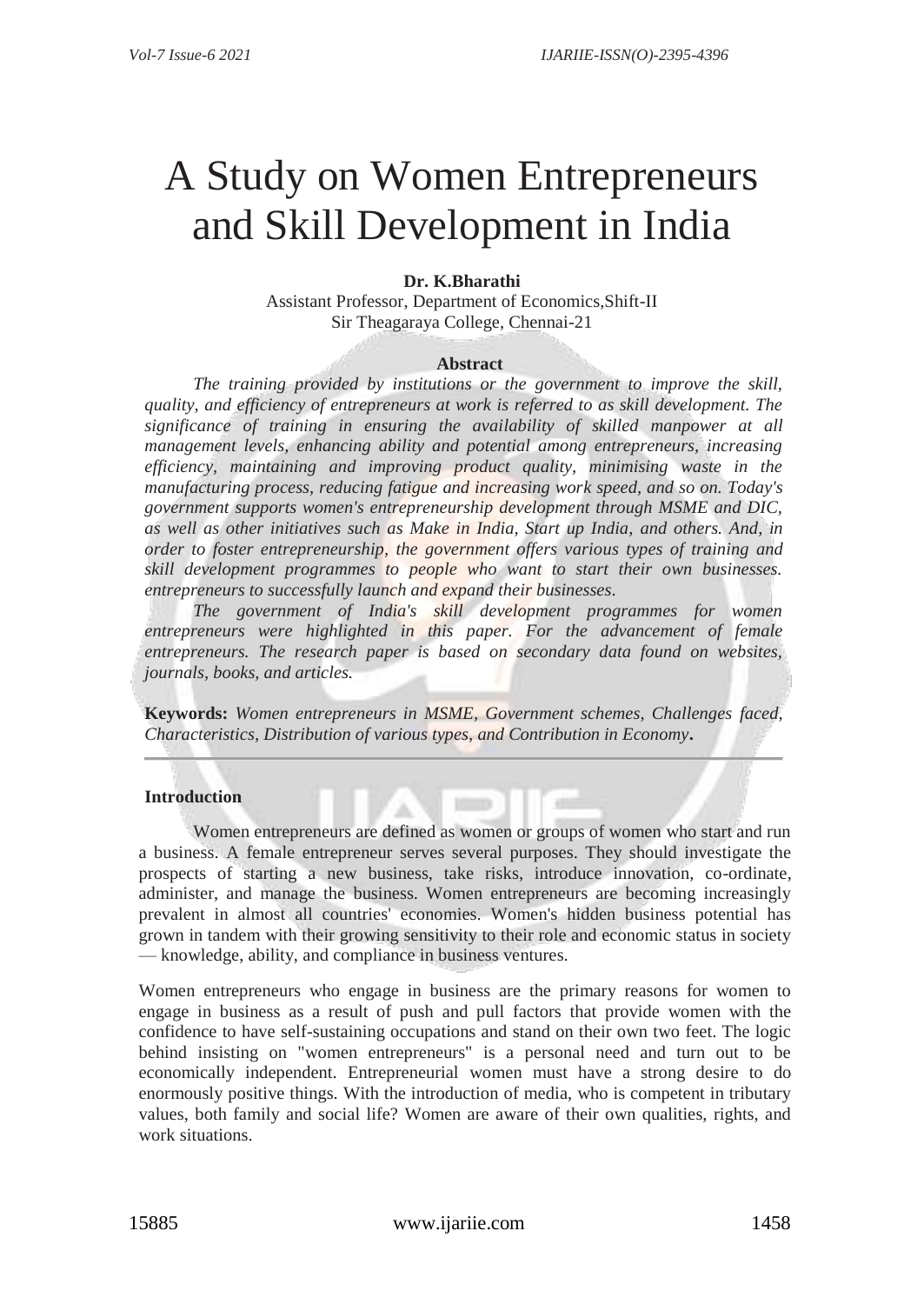Glass ceilings have been shattered, and women can now be found working in every industry, from pickles to telecommunications. Right efforts in all areas are critical for the development of women entrepreneurs and their increased participation in entrepreneurial activities.

# **Entrepreneurship and Women's Empowerment**

It is clear as a woman or a group of women who establish, organize, and work collectively to create a business. According to the Indian government, a woman-owned and -controlled business is one in which she holds at least a 51 percent stake in the company's capital and at least a 51 percent stake in the company's employment. As a result, it is clear that women cannot be treated and maintained at home for an extended period of time. Women are continually marching forward as a result of the impact of globalisation, having a huge impact not only on household tasks but also on international realms. Women may establish a balance between their home and their careers, as evidenced here. As a result, it can be stated that women are critical contributors in any emerging country's economic development.

#### **Objectives**

- 1. The study of the difficulties that female entrepreneurs face in various industries.
- 2. The role of female entrepreneurs in the development of skills
- 3. To learn about the evolution of women's entrepreneurship in MSME.
- 4. To make suggestions for transforming existing challenges into potential opportunities.

#### **Research Methodology**

This paper was written with the help of secondary data. Secondary data was gathered from national and international journals that published MSED, DIC, census surveys, and books on various aspects of women entrepreneurship.

# **Review of Literature**

**Small savings by rural women, according to Lalitha Shivakumar (1995),** can provide the required resources to wean people away from moneylender exploitation. Savings depend on habits, and voluntary savings are the key to economic progress. It has also been demonstrated that poor people can save significantly through group efforts. Self-Help Group promotion has the potential to bring women into the mainstream of economic development, paving the way for long-term development.

**Karl (1995)** investigated the role of women's SHGs in decision-making and concluded that empowerment is a multifaceted process that entails the pooling of resources to achieve collective strength and countervailing power, as well as the improvement of manual and technical skills, administrative, managerial, and planning capacities, and analytical, reflective abilities of local women.

**According to Guru Moorthy (2000),** women's participation in rural employment activities is important. The self-help would focus on the overall development of the beneficiaries as well as the village as a whole. The groups would be in charge of providing non-credit services such as literacy, health, and environmental issues. The Self-Help Group concept would mould women into responsible citizens of the country in order for them to achieve social and economic status. It has also demonstrated that it can influence the mindset of conservative and tradition-bound illiterate women in rural areas.

**According to Vijay Kulkarni (2000)** in his paper "Empowerment of Women Through Self Help Groups," women who have joined SHGs in their community are different from those who haven't. Empowerment has occurred across all castes and classes. It has also helped to some extent in moving beyond caste politics and bringing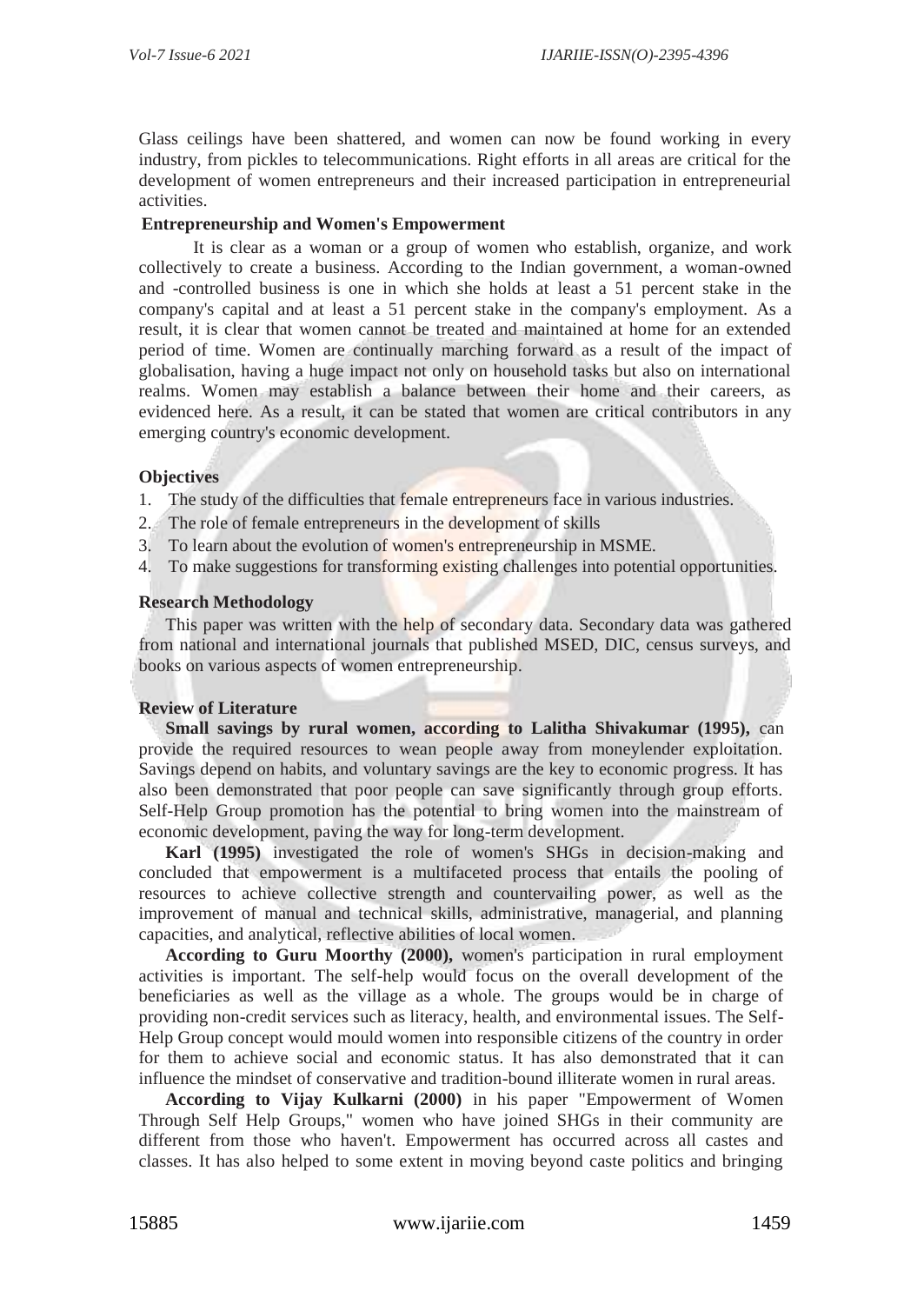women together.

#### **Women Entrepreneurs**

Women's entrepreneurship is defined as the act of owning a company. Women's economic power and social standing are both strengthened when they are able to create and exert control over their own lives and the lives of others. It's not just men and women who can start businesses now. When faced with a variety of economic challenges, women have understood that they must work alongside males to ensure the survival of their families and their own personal potential.

Entrepreneurship is a diverse field for women in India. In many cases, the entire business is handled by a single woman or a group of women. She devises and implements a variety of strategies, all of which are overseen and controlled by her. Despite the assistance of others, the woman retains full control over her situation. The employment created by a woman entrepreneur must be at least 54 percent of the total employment generated by the firm. A woman entrepreneur isn't afraid to take a shot at the gold. She accepts the uncertainty and takes the chance. She'll have to put money up front and hope for the best.

Because she wants to be a successful entrepreneur, a woman entrepreneur enjoys taking reasonable risks, which is the most important talent for family friends. The lack of enough financial resources is the most common reason for the failure of female entrepreneurs. Working capital management, the absence of credit resources, and obtaining the backing of bankers all fall under the purview of the masculine. In terms of numbers, women have yet to make substantial contributions. Even training isn't enough to assist women overcome the difficulties they face in marketing and finances. Entrepreneurs can't fix all of society's ills.

# **The Role of Women Entrepreneur in MSME Sector**

An important part of the economy is made up of micro, small, and medium businesses. These businesses help people become more entrepreneurial, and they help people get more money and wealth at the gross root level. It has a huge impact on manufacturing output. Export entrepreneurs can't be left out of these sectors, especially in rural areas where they have helped the rural economy and created jobs in microenterprises.

| S. No. | Category     | <b>Male</b> | <b>Female</b> |
|--------|--------------|-------------|---------------|
|        | Micro        | 79.56       | 20.44         |
|        | <b>Small</b> | 94.74       | 5.26          |
|        | Medium       | 97.33       | 2.67          |
|        | All          | 79.63       | 20.37         |

**Table 1 Distribution of Types of Enterprises byMale and Female**

# **Chart - 1 Distribution of Types of Enterprises byMale and Female**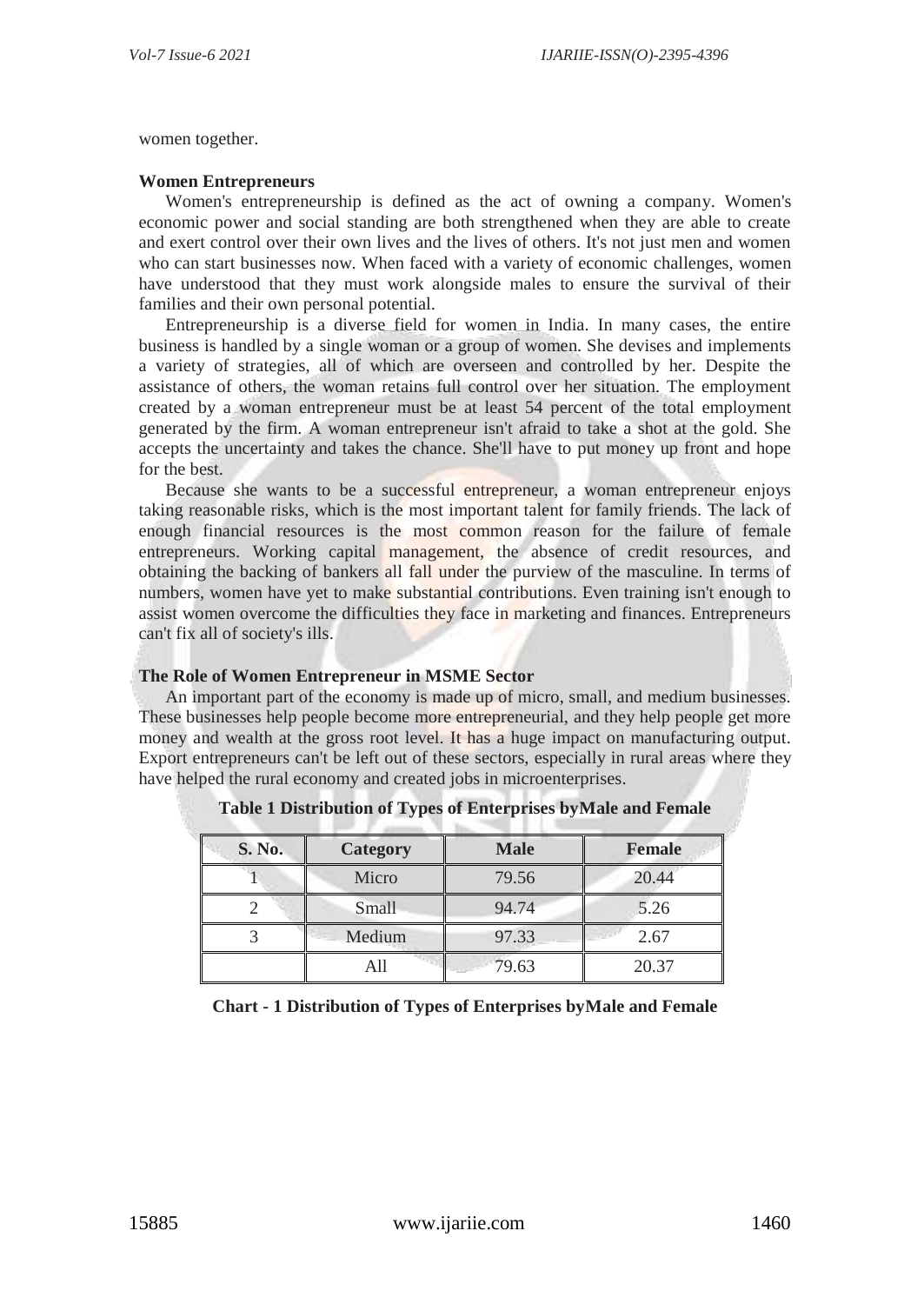

 **Source:** Annual Report MSME 2019-2020.

On the above Table and Chart, it can be seen that the share of female owners is going down with the size of the business. There are a lot more female owners in microbusinesses than in small businesses or medium businesses. There are only 5.26 female owners in small businesses and 2.67 in medium businesses. So Asian confirms that men are more likely to own MSMEs than women.

| <b>State</b> | <b>No. of Women</b><br><b>Entrepreneur</b> | % of Women<br><b>Entrepreneur</b> |
|--------------|--------------------------------------------|-----------------------------------|
| Tamilnadu    | 2930                                       | 30.36                             |
| UP           | 3180                                       | 39.84                             |
| Kerala       | 2135                                       | 38.91                             |
| Maharashtra  | 1394                                       | 32.12                             |
| Gujrat       | 1538                                       | 39.72                             |
| Karnataka    | 1026                                       | 26.84                             |

# **Table 2 Performance of Women'sEntrepreneurship in India**

# **Chart - 2 Performance of Women'sEntrepreneurship in India**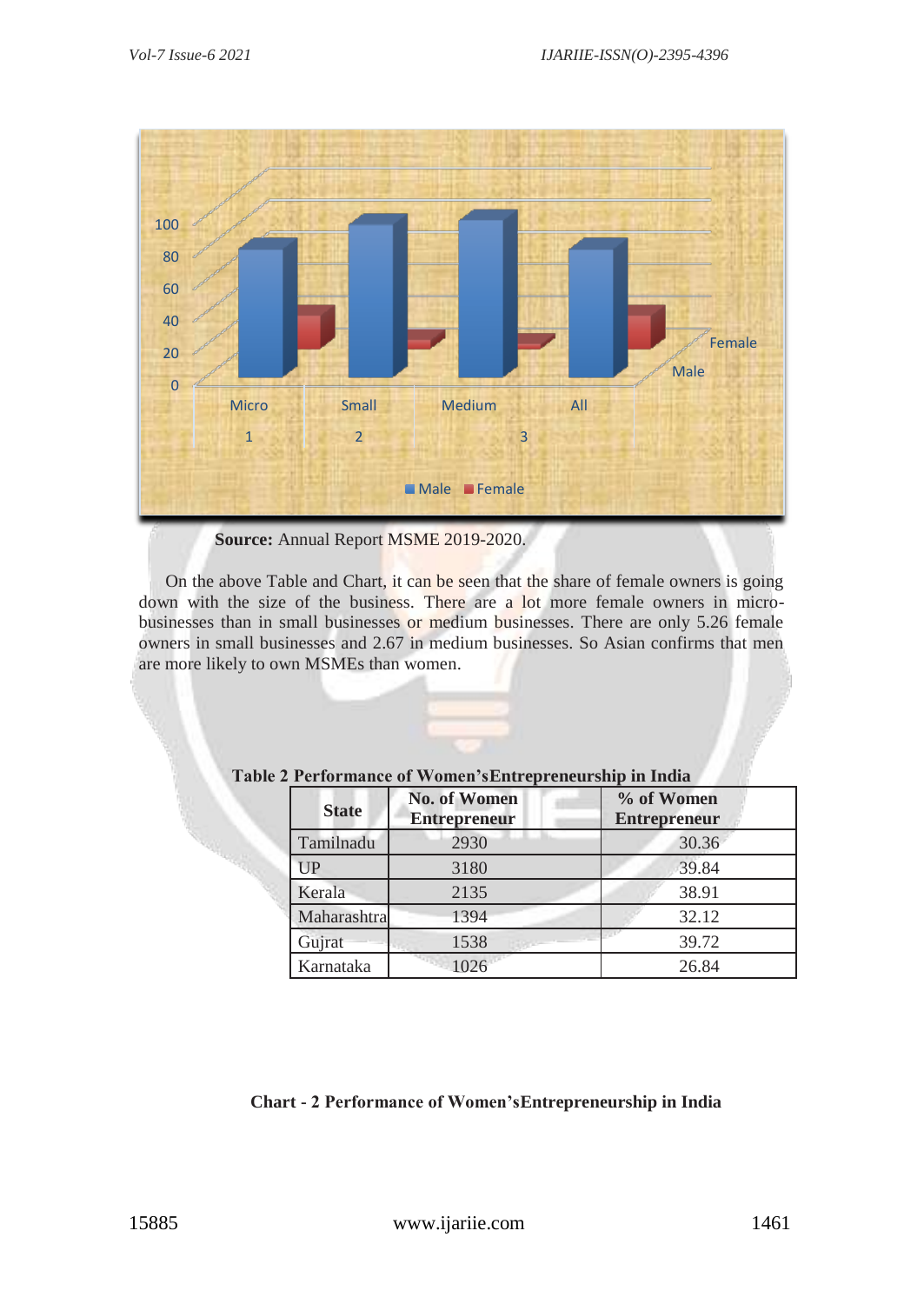

# **Source:** CMIE report 2019

As can be seen in the table and graph above, which depicts the states and the percentage of women entrepreneurs in each. UP has a higher percentage of women entrepreneurs than Karnataka, which has a lower percentage (26.84 percent). Maharashtra accounts for 32.12 percent of the total. Tamilnadu, on the other hand, has a 30.36 percent share.

#### **Contribution of Women Entrepreneurs inEconomy**

Women are more likely to go into business that is related to their home life, like the service sector, which is a good fit. The growth of women-owned businesses is said to be limited and driven less by an interparental drive than by the need to stay alive. Women make up 74% of these workers in the micro-enterprise sector. Almost two-thirds of the women who worked in cottage industries made food and drinks.

#### **The Government of India Provides Many Schemes**

Women entrepreneurs in India contribute significantly to employment generation, both directly and indirectly.

- 1. Rajiv Gandhi Mahila Vikas Pariyojna (RGMVP)
- 2. Udyogini Scheme
- 3. Mahila vikas Nidhi
- 4. Entrepreneurial Development (EDPS)
- 5. Micro and Small enterprises cluster developmentprogrammes.
- 6. Priyadarshini Projects
- 7. Trade-related entrepreneurship assistant anddevelopment (TREAD)
- 8. Working women's forum
- 9. Rashtriya Mahila Kosh
- 10.Women development corporation (WDC)

# **Challenges Faced by Women Entrepreneurs**

Women entrepreneurs' performance is not as progressive as desired, owing to the numerous obstacles they face.

**Personal difficulties:** personal difficulties include a lack of confidence,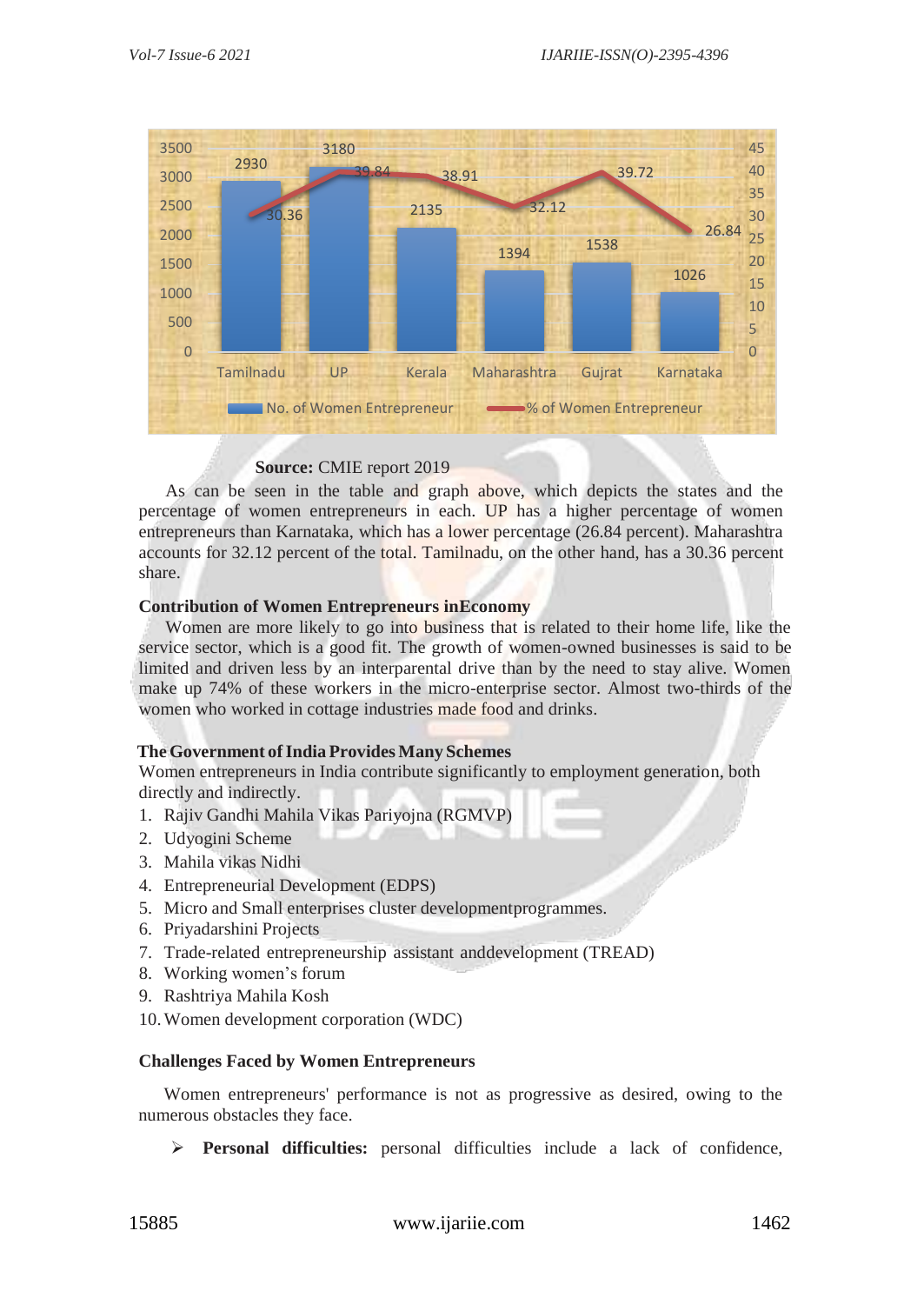education, communication skills, access to necessary utilities, and knowledge of business administration.

- **Social obstacles:** social challenges include shifting views toward men, a maledominated society, traditions, customs, sociocultural values, ethics, genderbased violence, and self-recognition.
- **Economic challenges:** financial difficulties include a lack of operating capital, a lack of information regarding financial aid, insufficient income generated, and a lack of tangible security to access funds, among others.

#### **Recommendation for Uplifting Women's Entrepreneurship**

1. Women must understand and implement a new approach to work-life balance.

2. Before starting a business, women should adequately prepare to face the challenges.

3. Women should participate in training programmes, seminars, and workshops to help them overcome business challenges.

4. Women should begin their businesses on a micro and small scale and allow them to grow gradually.

5. Women should seek the advice of other female entrepreneurs who are already successful in their fields..

#### **Conclusion**

In light of the preceding discussion, it can be concluded that women-owned businesses in India face a number of challenges. There are a variety of problems that women entrepreneurs face in the workplace and in their personal and professional lives. To compete in today's global economy, firms need an economic policy climate that is favourable. Developing countries like India necessitate government support for entrepreneurship. Women and job-seeking youth alike benefit from numerous government programmes offered today. All that is required of us now is to instil in our children and teenagers a sense of entrepreneurialism.

# **References**

- 1. Akansha, S. *Women Entrepreneur - A Mirage of Indian*, NGF College of Engineering &Technology, India, 2014.
- 2. Anuradha, R.K. and Swarnalath, K. "Women Entrepreneurship in India-Problems and Prospect." *International Journal of Science and Research*, vol. 5, no. 3, 2016,pp. 1289-1291.
- 3. Das, D.J. *Problems Faced by Women Entrepreneurship*, Vikas Publishing House, New Delhi, 2005.
- 4. Gupta, C.B. and Srinivasan, N.P. *Entrepreneurial Development,* Sultan Chand & Sons, New Delhi, 2009.
- 5. Gupta, C.B. and Sriniwasan, N. *Entrepreneurship Development,* Sultan Chand & Sons, New Delhi, 2013.
- 6. Jawaharlal, N and Shbhra, B. "Women Entrepreneurship in India: Issues & Problems-You can tell the Condition of a Nationby Looking at the Status of its Women." *Spectrum: A Journal of Multidisciplinary of Research*, vol. 2, no. 7, 2013, pp. 8-16.
- 7. Laxmi,CS.*DevelopmentofWomenEntrepreneurship,* Discover Publishing House, New Delhi, 2014.
- 8. Naik, S. "The Need for Developing Women Entrepreneurs." *Yojna*, vol. 47, 2012,